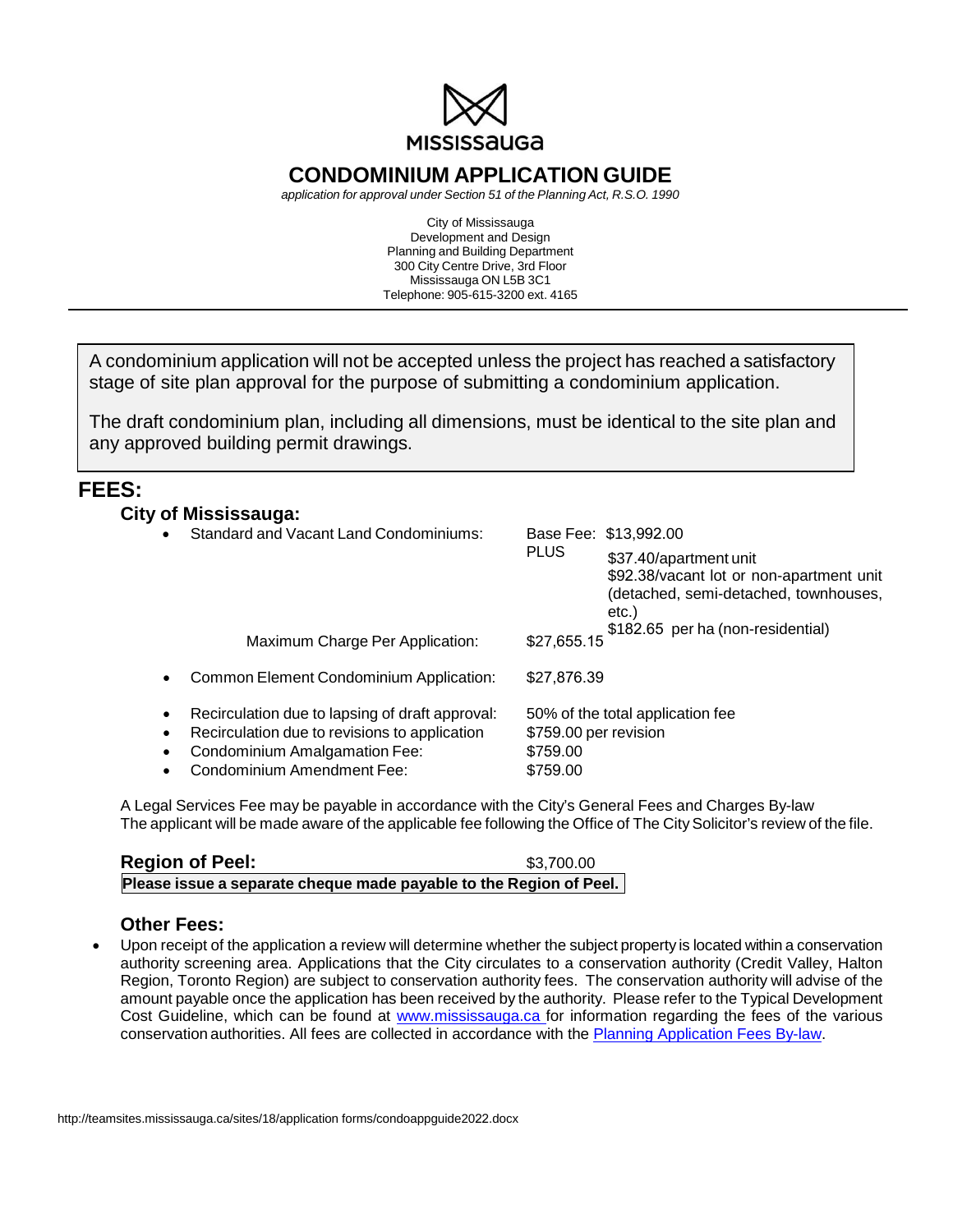## **Required Submission Material – all application types**

- 1. The [condominium](https://www.mississauga.ca/wp-content/uploads/2020/09/07131823/2803-Plan-of-Condominium-Application.pdf) application form must be fully completed including the applicant's affidavit and registered owner's certificate. Please keep a copy for your files.
	- It is the responsibility of the applicant to research and evaluate the site and the proposal to ensure that the development will conform with the interests of the health and safety convenience and welfare of the present and future residents. Any pertinent information should be reflected in the application form.
	- As noted on the application form, certain infrastructure projects are subject to the provisions of the *Environmental Assessment Act*. The applicant is advised to consult with their engineering consultant to provide determination in this matter.
		- o Section 6 of the *Environmental Assessment Act* prevents draft approval until the requirements of Section 5(1) have been fulfilled. Section 6 of the condominium application requires that any Schedule C water, storm drainage, sewage or road projects to be identified.
	- Where additional support materials such as environmental, planning or engineering reports are required, all supporting technical reports and background information must be submitted with the application.
- 2. One copy of the condominium declaration a draft is acceptable.
- 3. The Draft plan must be drawn to scale with boundaries certified by an Ontario Land Surveyor and must include the owner's certificate. All draft plans must be submitted in metric**,** and include the following:

## **Section 51(17) of the** *Planning Act, R.S.O., 1990* **requirements:**

- a) the boundaries of the land proposed to be subdivided, certified by an Ontario Land Surveyor;
- b) the locations, widths and names of the proposed highways within the proposed condominium and of existing highways on which the proposed condominium abuts;
- c) on a small key plan*, having a scale of* not less than one centimeter to 100 meters, all of the land adjacent to the proposed condominium that is owned by the applicant or in which the applicant has an interest, every condominium adjacent to the proposed condominium and the relationship of the boundaries of the land to be subdivided to the boundaries of the township lot or other original grant of which the land forms the whole or part;
- d) the purpose for which the proposed lots are to be used;
- e) the existing uses of all adjoining lands;
- f) the approximate dimensions and layout of the proposed plan;
- g) natural and artificial features such as buildings and other structures or installations, railways, highways, watercourses, drainage ditches, wetlands and wooded areas within or adjacent to the land proposed to be subdivided;
- h) the availability and nature of domestic water supplies;
- i) the nature and porosity of soil;
- j) existing contours or elevations as may be required to determine the grade of the highways and the drainage of the lands proposed to be subdivided;
- k) the municipal services available or to be available to the land proposed to be subdivided; and
- l) the nature and extent of any restrictions affecting the land proposed to be subdivided, including restrictive covenants or easements.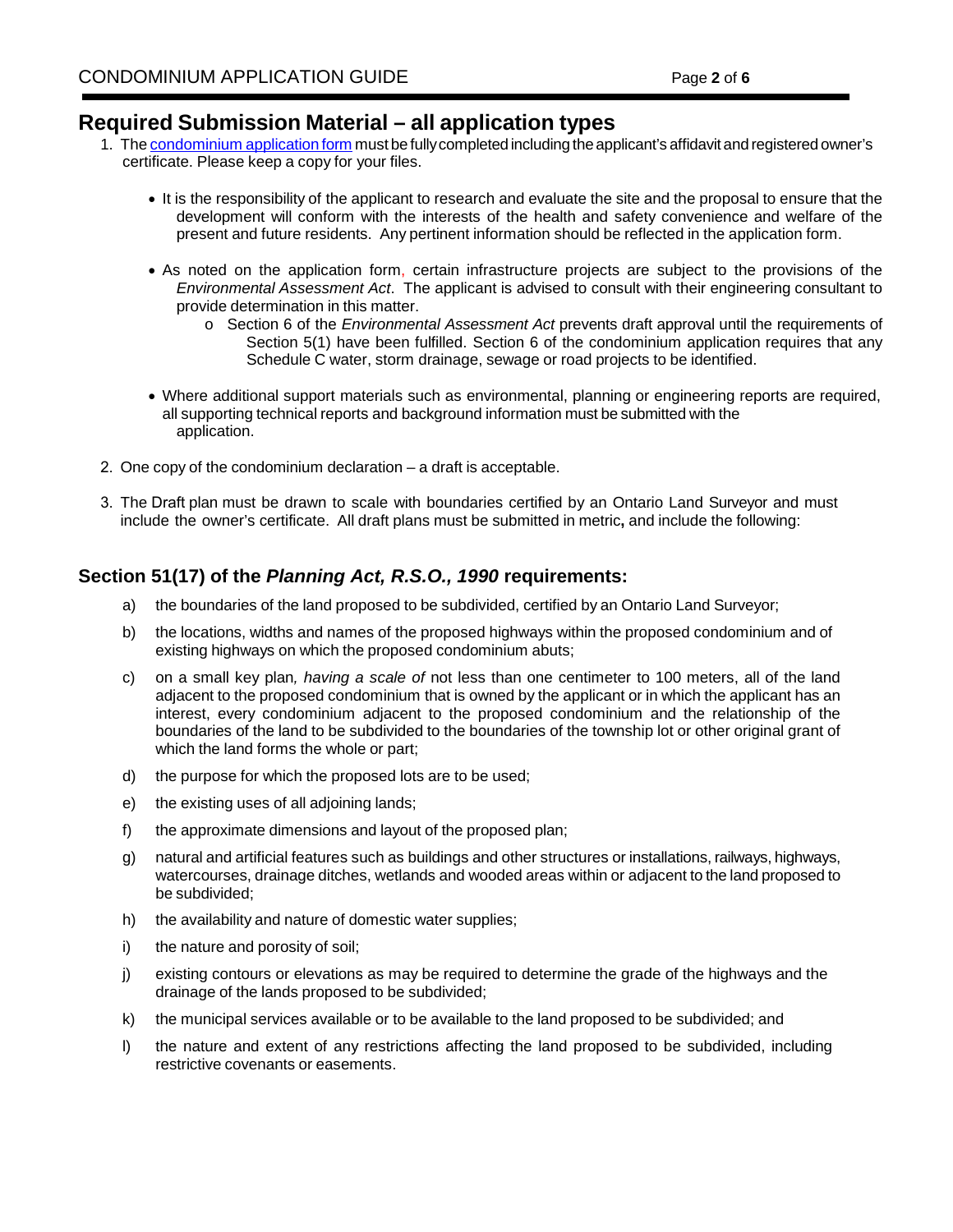### **Additional Requirements**

The plan must also include:

- 
- lot coverage  $(m^2)$
- minimum open space  $(m^2)$
- paved area  $(m^2)$
- 
- 
- 
- **•** development area  $(m^2)$
- 
- **•** building gross floor area  $(m^2)$
- unit count **be a parking count–required and** provided
	-
- **nunicipal address legal description legal description legal description building setbacks (in metric)** 
	- *)* road widths
	- **•** property zoning **property** zoning **property property property property property property property property property property property property property property property property propert** 
		- *)* street furniture such as hydrants, hydro transformers, community mailboxes, etc.
		- **parking space dimensions** and aisle widths
- **play lots fencing fencing common elements, exclusive common elements, exclusive** use areas

#### Building Division Requirements

- a) Parking for all non-residential buildings must be communal for all units on the property. Parking units cannot be sold or assigned to a specific unit or to a specific tenant/unit owner, occupying any part of the building. Parking must be for on-site uses only.
- b) Any zoning by-law deficiencies or contraventions must be dealt with prior to condominium draft approval. The applicant will be required to amend plans/documents to reflect zoning compliance, as per the site plan or approved building permit drawings, or a minor variance must be approved for every non-compliance issue.
- c) The transfer or conveyance of any land(s) affecting the subject property must be finalized prior to condominium registration. Please note that transfers may result in zoning by-law deficiencies which could result in a minor variance application.
- d) Any existing building permit and or zoning certificate applications which have been applied for, but not issued a Permit/Certificate, must be issued prior to condominium registration. If the applicant does not intend to proceed with an open application, it must be cancelled. Written requests to can cancel a permit/certificate must be made to the Supervisor, Customer Services. Please note that cancellation requests will not be accepted in instances where work has commenced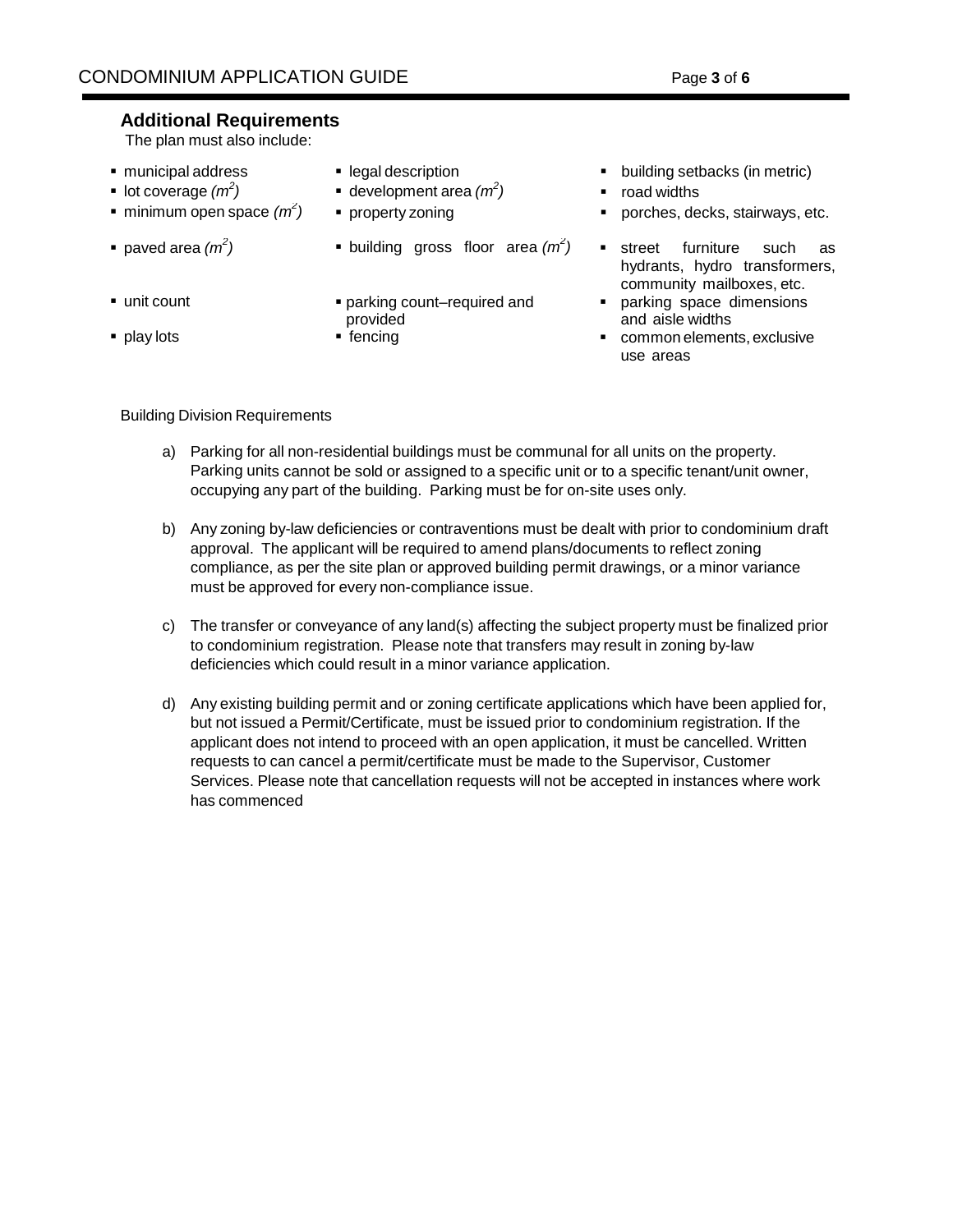# **CONVERSION FROM RENTAL TO CONDOMINIUM TENURE – ADDITIONAL REQUIREMENTS**

- 1. Building Division, Planning and Building Department:
	- a. A legible as-built survey showing the location of all buildings and structures, complete with setback dimensions from all property lines
	- b. A fully dimensioned, as built site plan, certified by a surveyor, indicating compliance with all zoning by-law requirements. The plan should include all parking areas, parking spaces, accessible parking spaces, aisle widths, driveway aisles, landscape and buffer areas and amenity areas and amenity spaces. (Note: all parking spaces must comply with current parking standards).
	- c. Fully dimensioned and labelled (use of all rooms) as built floor plans for the entire building, including mezzanines. For high-rise residential developments, typical floor plans may be provided.
	- d. Multi-tenanted non-residential buildings: All existing tenants within a building must "legally" exist – a Certificate of Occupancy (Zoning) must have been issued for each tenant. The applicant will be required to provide a tenant schedule which includes: tenant name; unit number, business name/type; unit total floor area: and, the associated zoning certificate number. A building inspector will confirm all uses on site as part of the application review process.
	- e. Submission of a Gross Floor Area Non-Residential Declaration Form, accompanied with redlined floor plans of all areas/floors of the building being deducted or, a Gross Floor Area – Apartment Dwelling Zone declaration, whichever is applicable.
	- f. Parking for all non-residential buildings being converted to condominium tenure must be communal for all units on the property. Parking units cannot be sold or assigned to a specific unit or to a specific tenant/unit owner, occupying any part of the building. Parking must be for on-site uses only.
	- g. Note: Any zoning by-law deficiencies or contraventions must be dealt with prior to condominium draft approval. The applicant will be required to amend plans/documents to reflect zoning compliance or a minor variance must be approved for every non-compliance issue.

## 2. Transportation and Works Department

Detailed comments and conditions will not be provided by the Transportation and Works Department until it is in receipt of, and has reviewed, a physical evaluation report with the information as set out below.

#### **The applicant is to contact the Transportation and Works Department at 905-615-3200, ext. 5149 prior to the commencement of any remedial works.**

a) Internal Pavement Structure

The internal roads and parking areas for the proposed condominium conversion site shall be rendered in compliance with the Design Standards and Servicing Policy for Multi-Family Condominium Developments and industrial Condominiums, Section 6.1 of the Transportation and Works Subdivision Requirements Manual. The Applicant's geotechnical consultant will be required to provide an evaluation of the existing asphalt pavement condition and structure. In addition, the evaluation is to recommend the remedial works required to achieve the minimum design standard for the internal roads and parking areas. Upon completion of any remedial works, the geotechnical consultant will be required to submit a pavement construction certificate confirming that the as constructed pavement structure conforms to the approved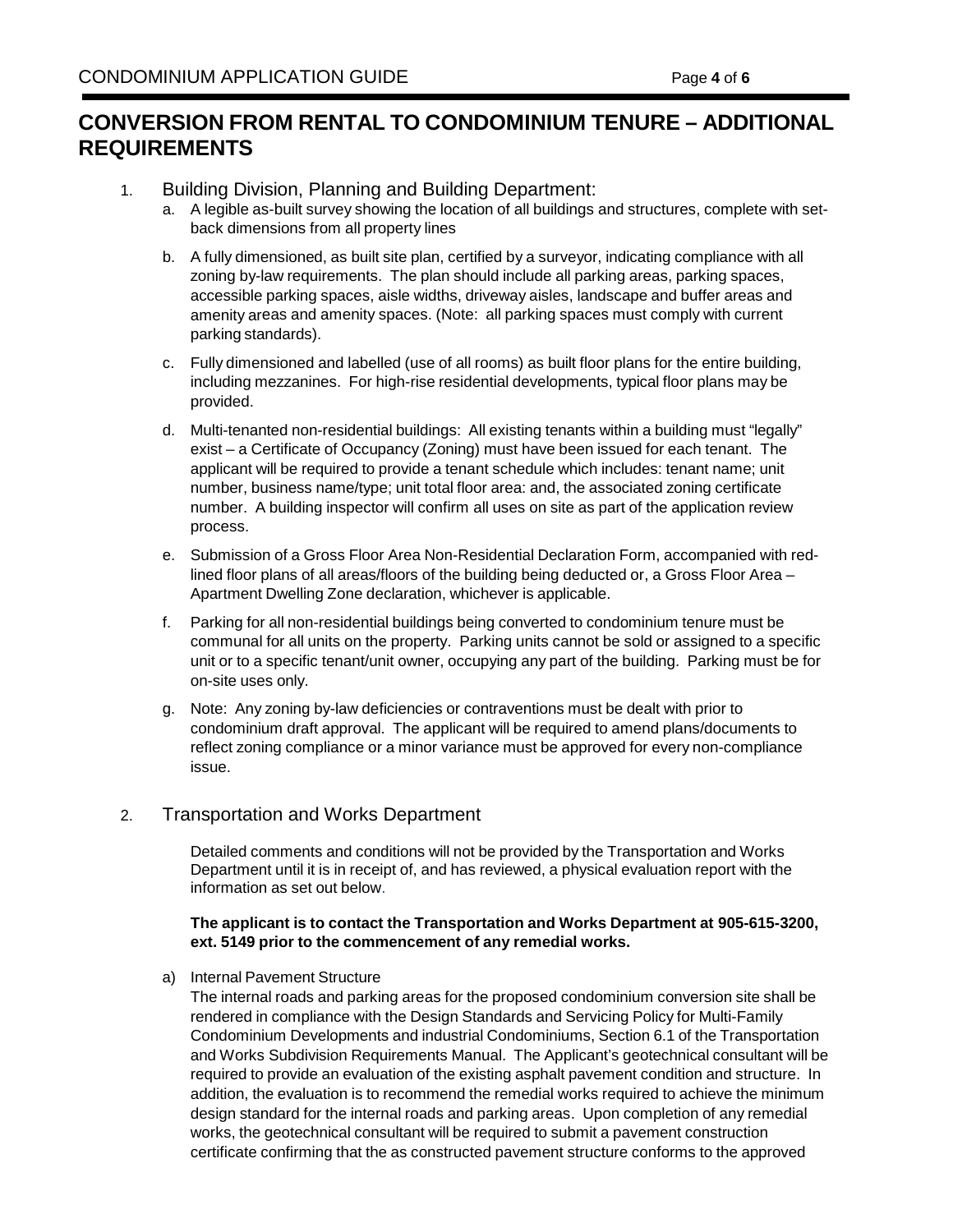design standard, as noted above.

b) Curbs, Sidewalks and Lockstone Walkways

The applicant's consulting engineer is to provide an evaluation of these facilities including any remediation proposals. All concrete curbs, sidewalks and walkways which are cracked, displaced or broken will require replacing. Standard curbs will be required on both sides of the access road and parking areas**.**

c) Site Grading and Drainage

All landscaped areas will be reviewed to ensure that positive drainage and vegetative cover is provided. The applicant's engineering consultant will be required to provide an existing/proposed Site Grading Plan with the condominium application. Upon completion of any required site remediation works, the consulting engineer will be required as well to submit a Final Grading Certificate certifying that the site grading including parking paving area conforms to the approved lot grading plan, and that the proper drainage has been achieved in all areas. The Final Grading Certificate shall include confirmation of the structural adequacy of any retaining walls and/or fencing works associated with the site.

d) External Interconnecting Easements

The applicant shall provide copies of the necessary legal documentation (Registered Instruments and Reference Plans) describing any and all servicing, access or utility easements within or required for the proper servicing of the lands intended for condominium conversion. Detailed conditions will include requirements that the applicant's engineer, surveyor and solicitor certify to the effect that the necessary and appropriate easements, rights-of-way and agreements for the use and maintenance of all internal services, utilities and access ways which may be capable of separate ownership have been prepared, executed, delivered and where appropriate, to be registered on title.

- e) Environmental Site Screening Questionnaire and Declaration (ESSQD) Prior to the provision of detailed comments and conditions for condominium registration, the property owner will be required to provide an ESSQD, fully completed and sworn before a commissioner for the taking of affidavits.
- 3. **Conversion from rental housing to condominium tenure only:** The property owner must sign an [Acknowledgement](https://www7.mississauga.ca/documents/pb/main/2016/Condoconversion.pdf) indicating that all tenants have been notified that the owner proposes to convert the existing rental residential development to condominium tenure and that the tenants have been made aware of their rights under the *Residential Tenancies Act, 2006.*